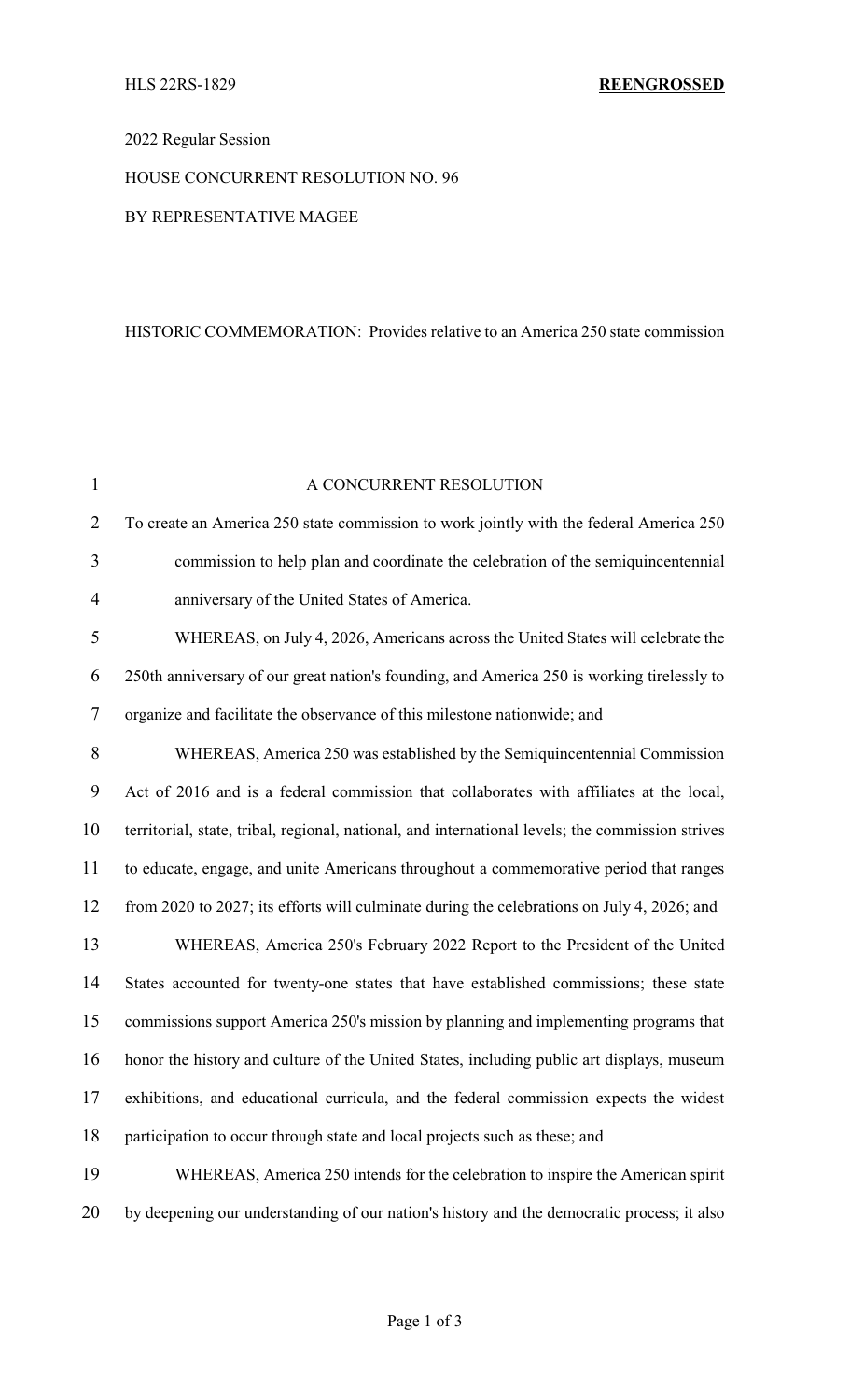- strives to increase engagement in community and government and to foster unity between the "many" Americans and "one" nation; and WHEREAS, the state of Louisiana can pay tribute to our nation's most foundational values by joining in the celebration of the United States of America's two hundred fiftieth anniversary. THEREFORE, BE IT RESOLVED that the Legislature of Louisiana does hereby create an America 250 state commission to work jointly with the federal America 250 commission to help plan and coordinate the celebration of the semiquincentennial anniversary of the United States of America. BE IT FURTHER RESOLVED that the commission shall be composed of any members of the federal commission residing in the state of Louisiana as well as the following members: (1) The governor, or his designee. (2) The lieutenant governor, or his designee. (3) The secretary of state, or his designee. (4) The assistant secretary of the Louisiana Department of Culture, Recreation and Tourism, office of tourism, shall appoint one member. (5) The State Board of Elementary and Secondary Education shall appoint one member. (6) The president of the Louisiana Historical Association shall appoint one member. (7) The assistant secretary of the Louisiana Department of Culture, Recreation and Tourism, office of cultural development shall appoint one member. (8) The president of the Louisiana Association of Museums shall appoint one member. (9) The governor of the Order of the Granaderos y Damas de Galvez shall appoint one member. (10) The state archivist shall appoint one member. (11) The executive director of the Governor's Office of Indian Affairs shall appoint one member.
	- Page 2 of 3